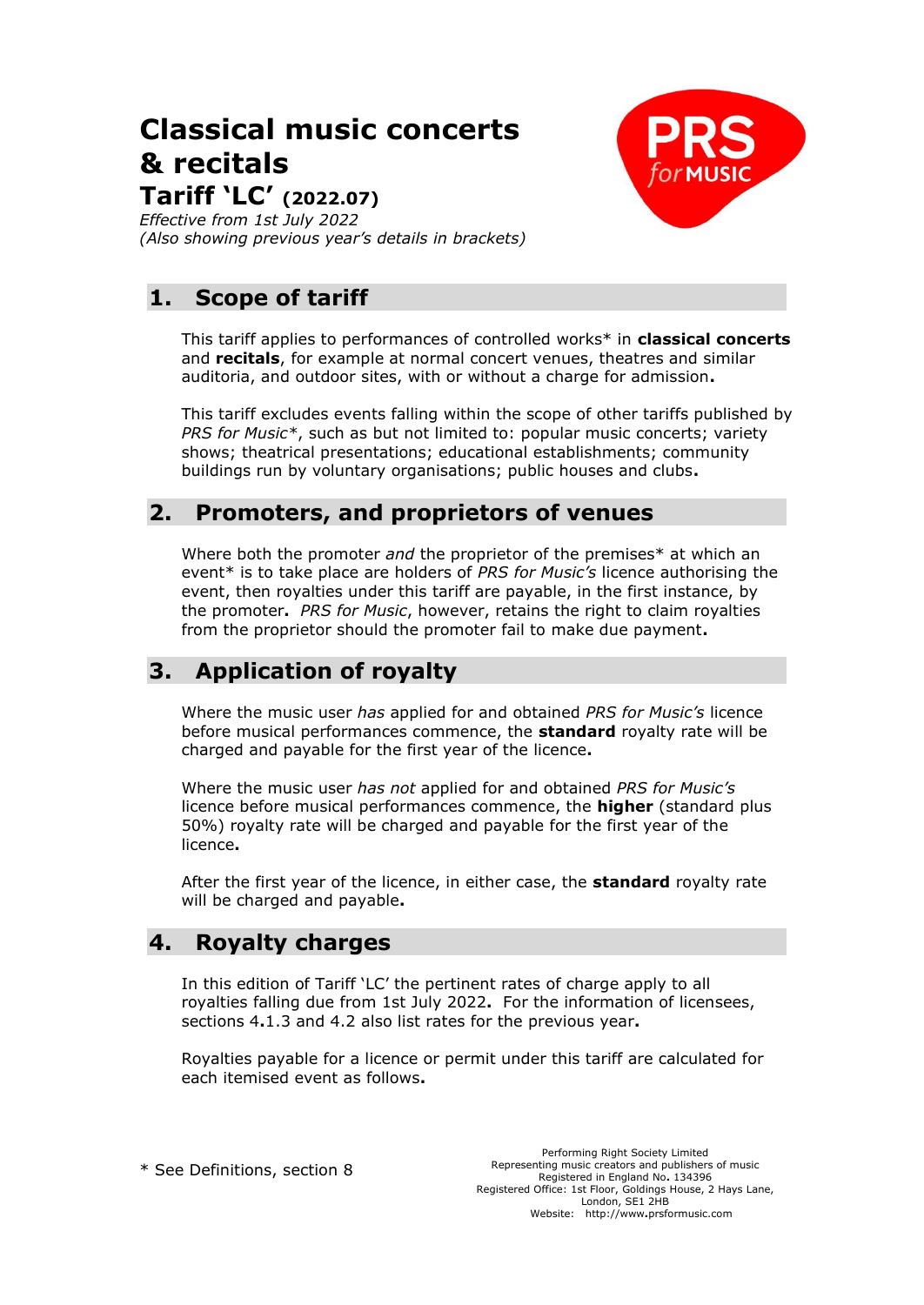### **4.1 Events with an admission charge**

Where an event has an average admission charge\* over £5**.**00, the royalty charge is a percentage of net admission receipts\* for each event which includes controlled works\***.** The percentage is either fixed (4**.**1**.**1) or variable (4**.**1**.**2) as follows:

|       |                                                                                | Higher<br>Royalty | <b>Standard</b><br><b>Royalty</b> |
|-------|--------------------------------------------------------------------------------|-------------------|-----------------------------------|
| 4.1.1 | <b>Fixed percentage</b><br>(irrespective of the controlled copyright content): |                   |                                   |
|       |                                                                                | 7.20%             | 4.80%                             |

For licensed events which take place after 1 October 2003, if a licensee complies with paragraphs 5.1.1 and 5.1.2 of this tariff within each of the 28 day periods referred to in those paragraphs in respect of a quarter\*, the Standard Royalty in respect of that quarter shall be 4.50%.

**4.1.2 Variable percentage** depending on the proportion of the programme time occupied by the performance of controlled works for each event**.** This option is available to a licensee who opts, in advance, for the assessment of the royalty charge in this manner for all events in an *entire* licence-year and who complies with certain conditions**.** For reasons of simplicity and economy in this edition, a separate Appendix of the variable percentage rates and conditions is available from *PRS for Music* on request**.**

|       |                                                                                                                                                                                                                                                                                        | <b>Higher</b><br><b>Royalty</b> | <b>Standard</b><br><b>Royalty</b> |
|-------|----------------------------------------------------------------------------------------------------------------------------------------------------------------------------------------------------------------------------------------------------------------------------------------|---------------------------------|-----------------------------------|
| 4.1.3 | Minimum royalty<br>The royalty rates in sections 4.1.1 and 4.1.2<br>are subject to a minimum charge for each<br>event in which controlled works* are                                                                                                                                   | £44.31<br>(E41.42)              | £29.54<br>(E27.61)                |
| 4.2   | Events with no / low admission charge<br>Where an event has no admission charge or an<br>average admission charge* of $£5.00$ or less,<br>the charge for each event which includes<br>controlled works* (irrespective of the controlled<br>copyright content) for the first 50 persons | £22.14                          | £14.76                            |
|       | and thereafter for each unit of 25 persons (or                                                                                                                                                                                                                                         | (E20.69)<br>£11.07<br>(E10.35)  | (E13.79)<br>£7.38<br>(E6.90)      |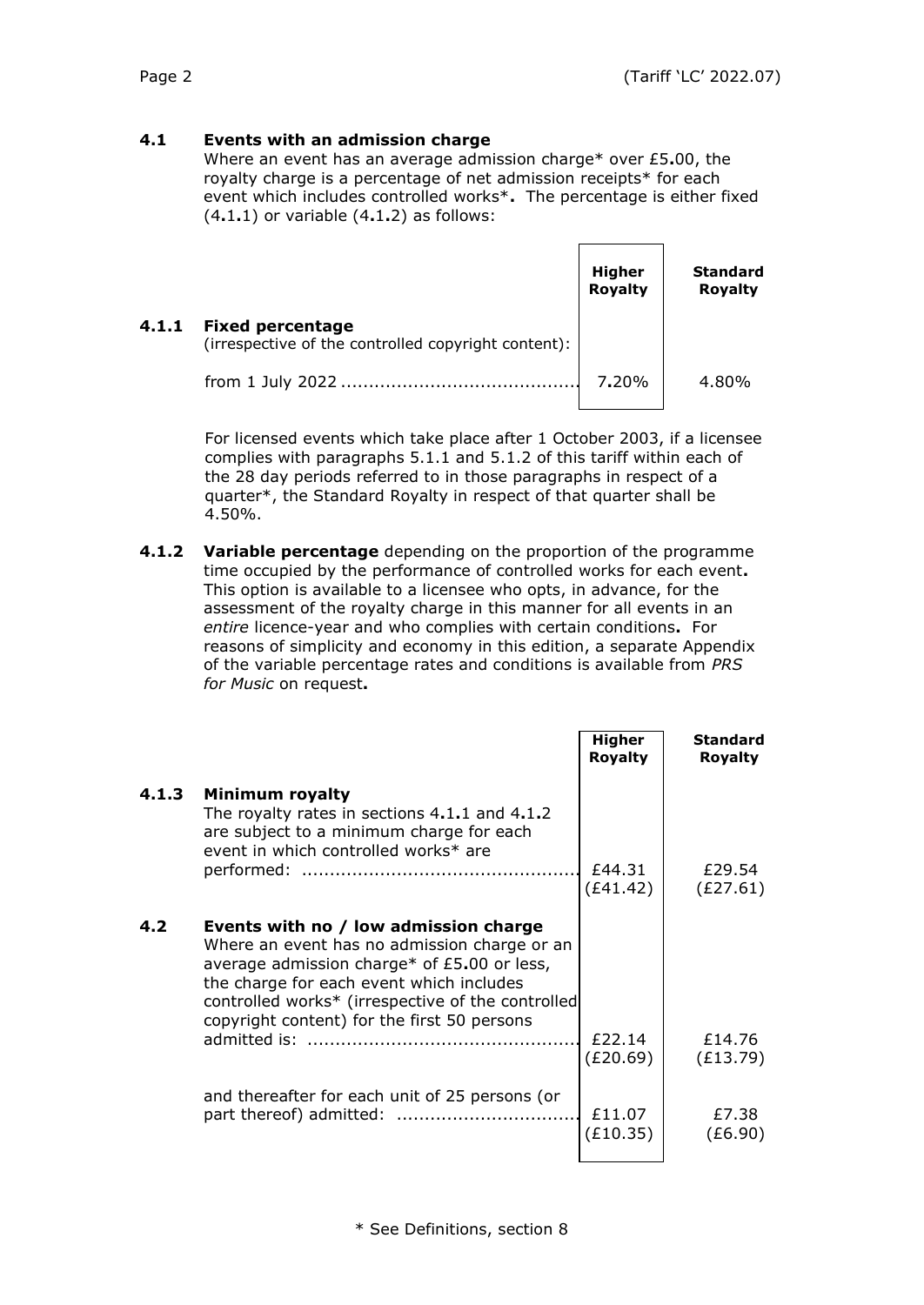### **5. Payment**

### **5.1 Royalties due under continuing licences**

- **5.1.1** Subject to 5**.**1**.**4, royalties under continuing licences are payable quarterly in arrears, within 28 days of the date of *PRS for Music's* invoice**.**
- **5.1.2** Within 28 days from the end of each quarter a licensee must deliver to *PRS for Music* a certificate signed by a responsible official, with sufficient information to enable *PRS for Music* to calculate the royalties due**.** The certificate must show for each event during the last quarter in which musical works (including, by definition, any controlled copyright adaptation) were performed, and must list all such events by date and name showing the seating capacity of the venue, the net admission receipts and the total number of persons admitted (by way of determining the average admission charge and royalty assessment either under section 4**.**1 or 4**.**2)**.**
- **5.1.3** The certificate must be accompanied by certified programmes in respect of the music performed at all the events covered by this tariff which have been held during the quarter**.**
- **5.1.4** Where royalties are payable as a percentage of net admission receipts, whether in arrears or, pursuant to section 5.1.5, in advance, *PRS for Music* is entitled to require, from time to time, a certificate by an appropriately qualified accountant certifying the amount of those receipts for each event and indicating the amounts (if any) deducted therefrom in respect of party booking discounts and Value Added Tax, together with satisfactory proof of such payments**.** Any adjusting payment then found to be due is payable (by *PRS for Music* or the licensee, as the case may be) within 28 days of *PRS for Music* calculating and notifying the final royalty**.**
- **5.1.5** If a licensee does not comply with requirements under section 5**.**1 *PRS for Music* may stipulate that for the next licence-year royalties shall be payable annually in advance**.** In such cases the royalty to be paid in advance will be assessed according to the music use in the previous four quarters, and will be adjusted at the end of that year in terms of the actual performances as certified by the licensee**.**
- **5.1.6** For the avoidance of doubt, it is confirmed that time shall be of the essence for the purposes of each of the time limits referred to section 5.1.

### **5.2 Royalties due under an occasional permit**

For an occasional event, outside of a continuing licence, the music user must apply to *PRS for Music* and, except by prior arrangement with *PRS for Music* pay the full royalty in advance of the performance**.** *PRS for Music* will require the particulars specified for the certificate in section 5**.**1**.**2 above**.**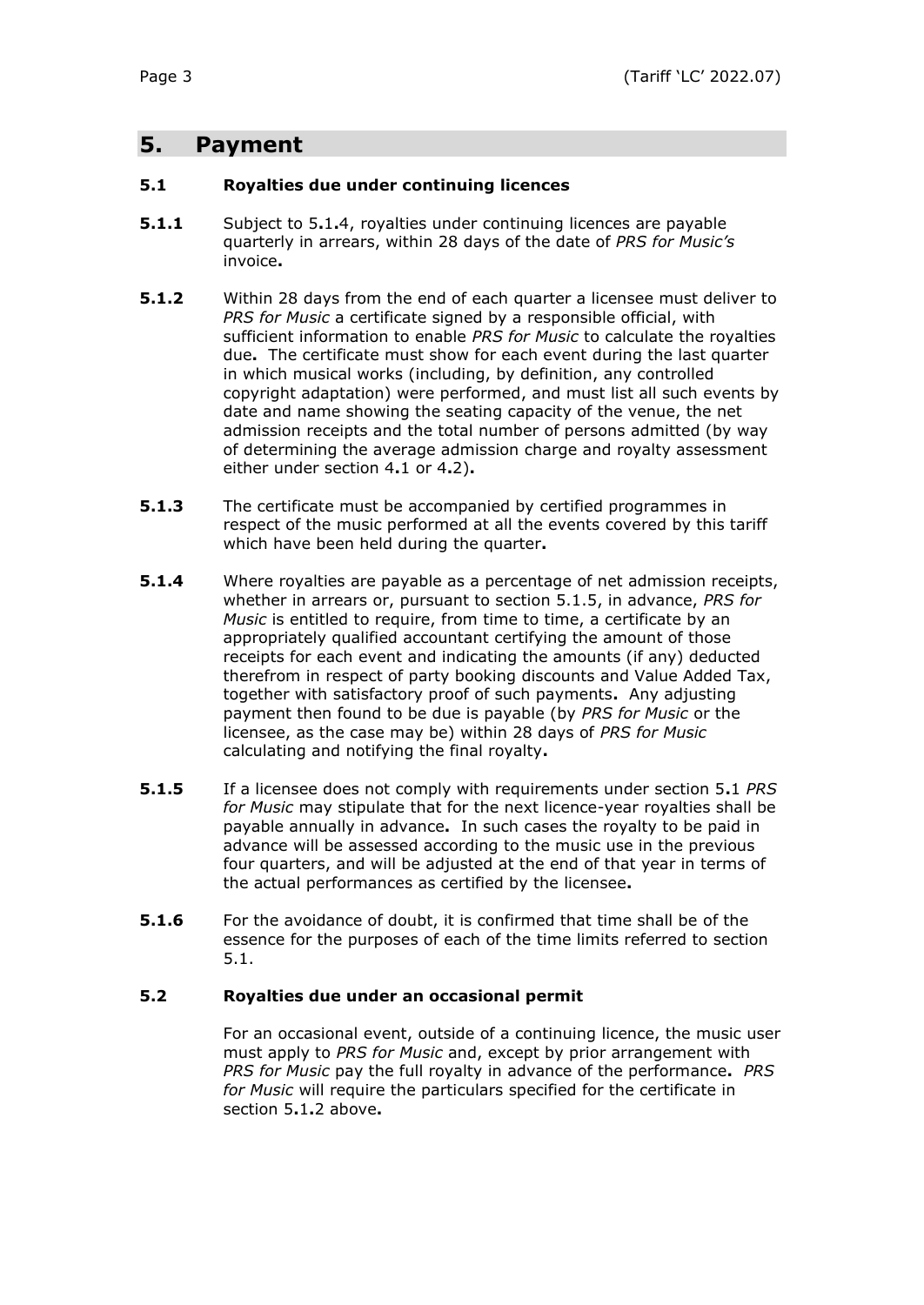### **6. Value Added Tax**

Every Licensee under *PRS for Music's* tariffs will pay to *PRS for Music* in addition to the royalty due, a sum in respect of Value Added Tax calculated at the relevant rate on the royalty payable**.**

# **7. Inflation adjustment**

Every year on 1st July, the monetary sums in this tariff will be adjusted for inflation**.** The adjustment formula will apply to the standard rates, using the mean (to the nearest whole percentage point) of the percentages by which the Retail Prices Index and Average Weekly Earnings index (unadjusted) change in the year to the previous February**.**

February is the latest month prior to the anniversary date for which figures are likely to be published for both indices**.**

All rates rounded to the nearest penny**.**

All royalties will be charged at the royalty rate in force at the beginning of the licence-year**.**

### **8. Definitions**

- **average admission charge** means the gross admission receipts (including VAT) divided by the total number of persons admitted per event**.** *PRS for Music* reserves the right to review and reset in future years the level of the average admission charge in light of the practical operation of this tariff**.**
- **controlled works** means all and any musical works, arrangements of musical works and words associated with such works, in which the right of public performance is controlled by *PRS for Music***.**
- **event** means a concert or recital of classical music**.**
- **net admission receipts** means all monies paid or payable in respect of admission charges (whatever the form of such charges) in connection with any concert or recital to which Tariff 'LC' applies, less party booking discounts and Value Added Tax**.**
- **premises** includes places where open-air events take place**.**
- **PRS for Music** is the trading name of the Performing Right Society Limited**.**
- **quarter** means a period of three months within a licence-year, running so that four consecutive quarters coincide with a licenceyear of twelve months**.**

### **2022.07 edition**